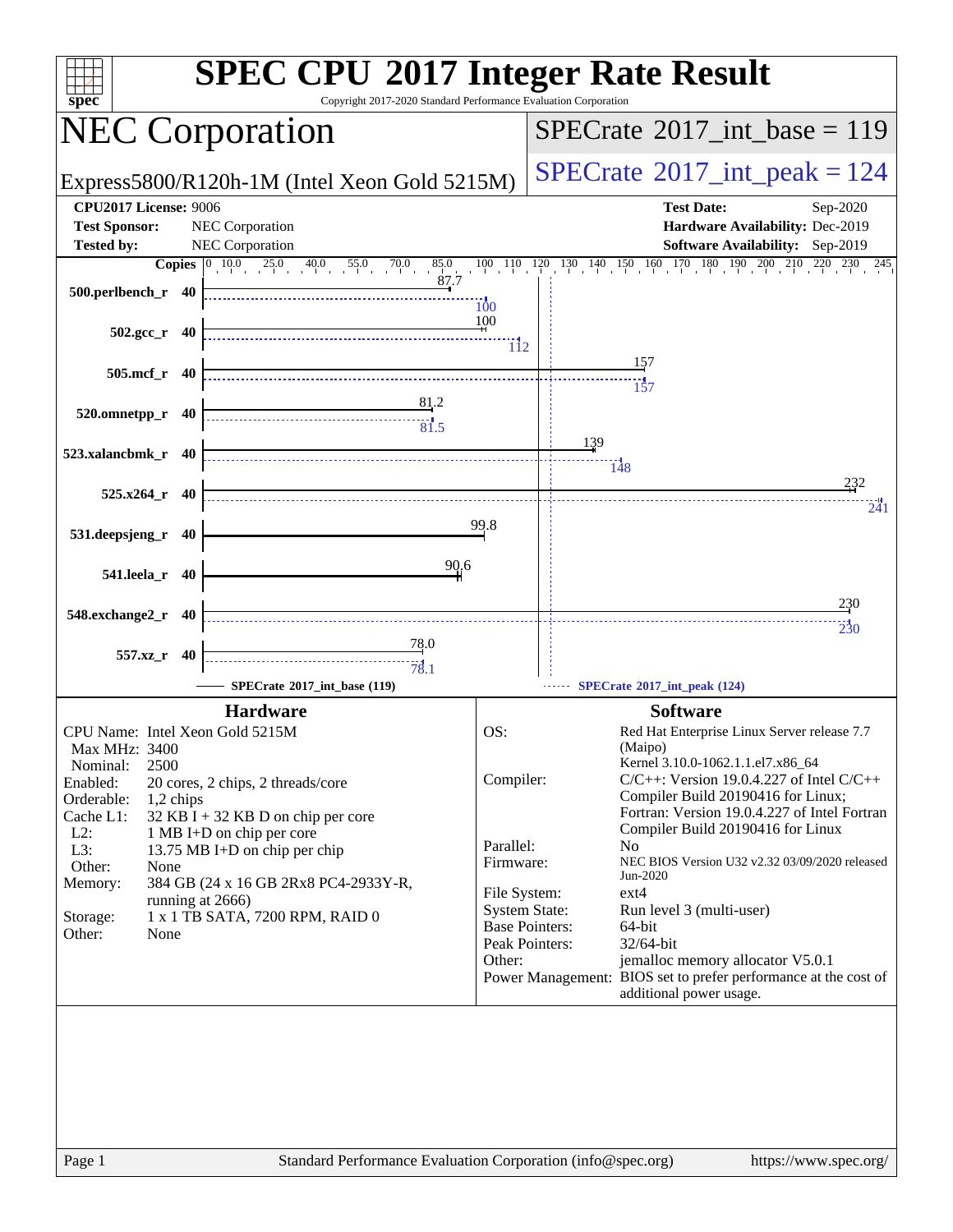

Copyright 2017-2020 Standard Performance Evaluation Corporation

# NEC Corporation

Express5800/R120h-1M (Intel Xeon Gold 5215M)  $\left|$  [SPECrate](http://www.spec.org/auto/cpu2017/Docs/result-fields.html#SPECrate2017intpeak)®[2017\\_int\\_peak = 1](http://www.spec.org/auto/cpu2017/Docs/result-fields.html#SPECrate2017intpeak)24

 $SPECTate@2017_int\_base = 119$ 

**[CPU2017 License:](http://www.spec.org/auto/cpu2017/Docs/result-fields.html#CPU2017License)** 9006 **[Test Date:](http://www.spec.org/auto/cpu2017/Docs/result-fields.html#TestDate)** Sep-2020 **[Test Sponsor:](http://www.spec.org/auto/cpu2017/Docs/result-fields.html#TestSponsor)** NEC Corporation **[Hardware Availability:](http://www.spec.org/auto/cpu2017/Docs/result-fields.html#HardwareAvailability)** Dec-2019 **[Tested by:](http://www.spec.org/auto/cpu2017/Docs/result-fields.html#Testedby)** NEC Corporation **[Software Availability:](http://www.spec.org/auto/cpu2017/Docs/result-fields.html#SoftwareAvailability)** Sep-2019

## **[Results Table](http://www.spec.org/auto/cpu2017/Docs/result-fields.html#ResultsTable)**

|                                            | <b>Base</b>   |                |       |                | <b>Peak</b> |                |       |               |                |              |                |              |                |              |
|--------------------------------------------|---------------|----------------|-------|----------------|-------------|----------------|-------|---------------|----------------|--------------|----------------|--------------|----------------|--------------|
| <b>Benchmark</b>                           | <b>Copies</b> | <b>Seconds</b> | Ratio | <b>Seconds</b> | Ratio       | <b>Seconds</b> | Ratio | <b>Copies</b> | <b>Seconds</b> | <b>Ratio</b> | <b>Seconds</b> | <b>Ratio</b> | <b>Seconds</b> | <b>Ratio</b> |
| $500$ .perlbench r                         | 40            | 730            | 87.2  | 724            | 88.0        | 726            | 87.7  | 40            | 634            | <b>100</b>   | 635            | 100          | 631            | 101          |
| $502.\text{gcc}_r$                         | 40            | 563            | 101   | 573            | 98.9        | 564            | 100   | 40            | 505            | 112          | 505            | 112          | 505            | <b>112</b>   |
| $505$ .mcf r                               | 40            | 413            | 157   | 412            | 157         | 413            | 157   | 40            | 413            | 156          | 412            | 157          | 413            | 157          |
| 520.omnetpp_r                              | 40            | 646            | 81.2  | 645            | 81.4        | 647            | 81.1  | 40            | 641            | 81.8         | 646            | 81.2         | 644            | 81.5         |
| 523.xalancbmk r                            | 40            | 305            | 139   | 303            | 139         | 305            | 138   | 40            | 284            | 149          | 285            | 148          | 285            | <u>148</u>   |
| 525.x264 r                                 | 40            | 302            | 232   | 305            | 230         | 302            | 232   | 40            | 292            | 240          | 291            | 241          | 290            | 241          |
| 531.deepsjeng_r                            | 40            | 459            | 99.9  | 459            | 99.8        | 459            | 99.8  | 40            | 459            | 99.9         | 459            | 99.8         | 459            | 99.8         |
| 541.leela r                                | 40            | 721            | 91.8  | 733            | 90.3        | 731            | 90.6  | 40            | 721            | 91.8         | 733            | 90.3         | 731            | 90.6         |
| 548.exchange2_r                            | 40            | 457            | 230   | 456            | 230         | 457            | 230   | 40            | 456            | 230          | 456            | 230          | 457            | 229          |
| 557.xz r                                   | 40            | 554            | 78.0  | 554            | 78.0        | 555            | 77.9  | 40            | 553            | 78.1         | 554            | 78.0         | 553            | 78.2         |
| $SPECrate^{\otimes}2017$ int base =<br>119 |               |                |       |                |             |                |       |               |                |              |                |              |                |              |

**[SPECrate](http://www.spec.org/auto/cpu2017/Docs/result-fields.html#SPECrate2017intpeak)[2017\\_int\\_peak =](http://www.spec.org/auto/cpu2017/Docs/result-fields.html#SPECrate2017intpeak) 124**

Results appear in the [order in which they were run.](http://www.spec.org/auto/cpu2017/Docs/result-fields.html#RunOrder) Bold underlined text [indicates a median measurement.](http://www.spec.org/auto/cpu2017/Docs/result-fields.html#Median)

#### **[Submit Notes](http://www.spec.org/auto/cpu2017/Docs/result-fields.html#SubmitNotes)**

 The numactl mechanism was used to bind copies to processors. The config file option 'submit' was used to generate numactl commands to bind each copy to a specific processor. For details, please see the config file.

### **[Operating System Notes](http://www.spec.org/auto/cpu2017/Docs/result-fields.html#OperatingSystemNotes)**

Stack size set to unlimited using "ulimit -s unlimited"

### **[Environment Variables Notes](http://www.spec.org/auto/cpu2017/Docs/result-fields.html#EnvironmentVariablesNotes)**

```
Environment variables set by runcpu before the start of the run:
LD_LIBRARY_PATH =
      "/home/cpu2017/lib/intel64:/home/cpu2017/lib/ia32:/home/cpu2017/je5.0.1-
```
32"

## **[General Notes](http://www.spec.org/auto/cpu2017/Docs/result-fields.html#GeneralNotes)**

 Binaries compiled on a system with 1x Intel Core i9-7900X CPU + 32GB RAM memory using Redhat Enterprise Linux 7.5 Transparent Huge Pages enabled by default Prior to runcpu invocation Filesystem page cache synced and cleared with: sync; echo 3 > /proc/sys/vm/drop\_caches runcpu command invoked through numactl i.e.: numactl --interleave=all runcpu <etc>

**(Continued on next page)**

| Page 2 | Standard Performance Evaluation Corporation (info@spec.org) | https://www.spec.org/ |
|--------|-------------------------------------------------------------|-----------------------|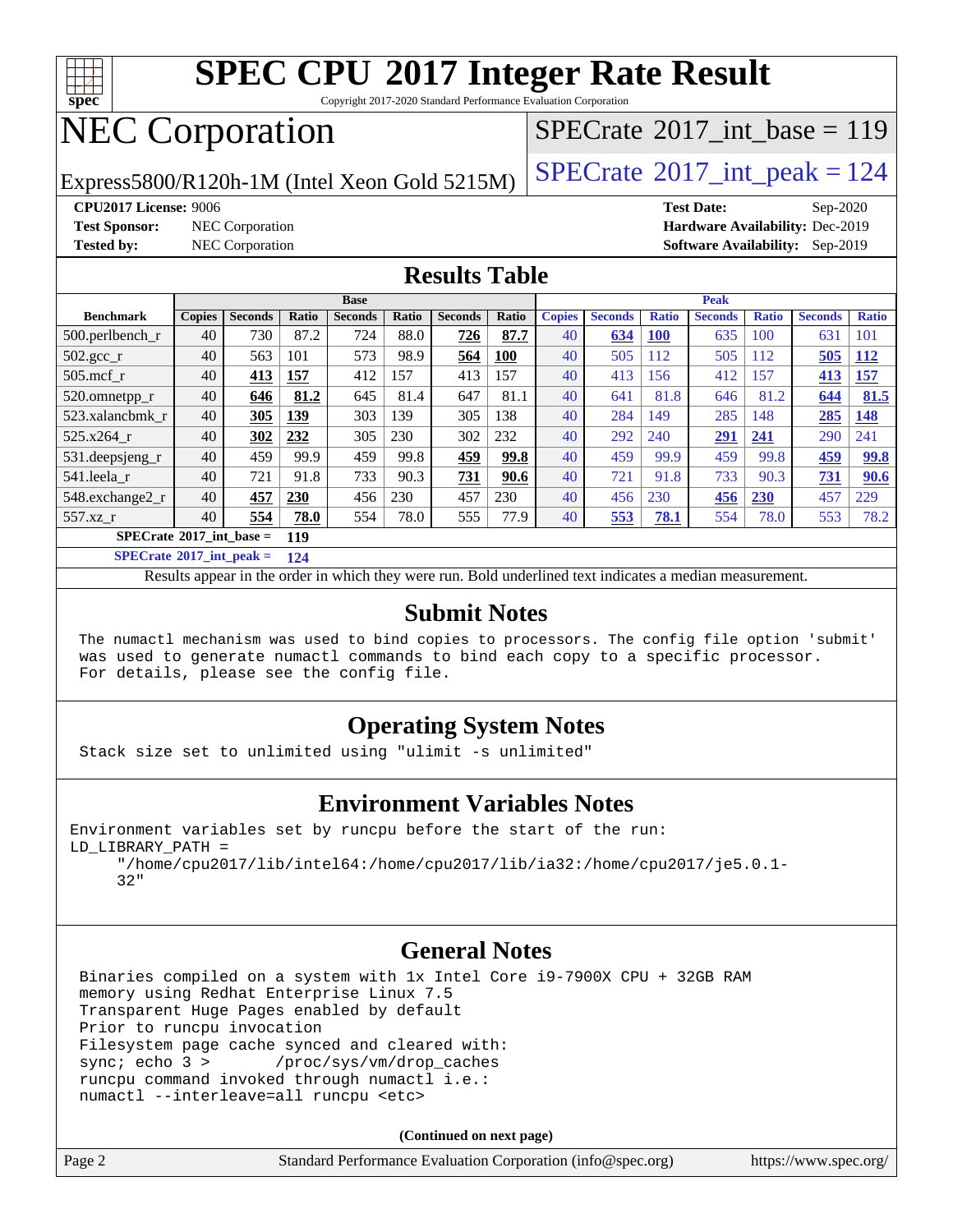

Copyright 2017-2020 Standard Performance Evaluation Corporation

# NEC Corporation

 $SPECTate@2017_int\_base = 119$ 

Express5800/R120h-1M (Intel Xeon Gold 5215M)  $\left|$  [SPECrate](http://www.spec.org/auto/cpu2017/Docs/result-fields.html#SPECrate2017intpeak)<sup>®</sup>[2017\\_int\\_peak = 1](http://www.spec.org/auto/cpu2017/Docs/result-fields.html#SPECrate2017intpeak)24

**[Test Sponsor:](http://www.spec.org/auto/cpu2017/Docs/result-fields.html#TestSponsor)** NEC Corporation **[Hardware Availability:](http://www.spec.org/auto/cpu2017/Docs/result-fields.html#HardwareAvailability)** Dec-2019 **[Tested by:](http://www.spec.org/auto/cpu2017/Docs/result-fields.html#Testedby)** NEC Corporation **[Software Availability:](http://www.spec.org/auto/cpu2017/Docs/result-fields.html#SoftwareAvailability)** Sep-2019

**[CPU2017 License:](http://www.spec.org/auto/cpu2017/Docs/result-fields.html#CPU2017License)** 9006 **[Test Date:](http://www.spec.org/auto/cpu2017/Docs/result-fields.html#TestDate)** Sep-2020

#### **[General Notes \(Continued\)](http://www.spec.org/auto/cpu2017/Docs/result-fields.html#GeneralNotes)**

 NA: The test sponsor attests, as of date of publication, that CVE-2017-5754 (Meltdown) is mitigated in the system as tested and documented. Yes: The test sponsor attests, as of date of publication, that CVE-2017-5753 (Spectre variant 1) is mitigated in the system as tested and documented. Yes: The test sponsor attests, as of date of publication, that CVE-2017-5715 (Spectre variant 2) is mitigated in the system as tested and documented.

This benchmark result is intended to provide perspective on past performance using the historical hardware and/or software described on this result page.

The system as described on this result page was formerly generally available. At the time of this publication, it may not be shipping, and/or may not be supported, and/or may fail to meet other tests of General Availability described in the SPEC OSG Policy document, <http://www.spec.org/osg/policy.html>

This measured result may not be representative of the result that would be measured were this benchmark run with hardware and software available as of the publication date.

 jemalloc, a general purpose malloc implementation built with the RedHat Enterprise 7.5, and the system compiler gcc 4.8.5 sources available from jemalloc.net or<https://github.com/jemalloc/jemalloc/releases>

### **[Platform Notes](http://www.spec.org/auto/cpu2017/Docs/result-fields.html#PlatformNotes)**

 BIOS Settings: Thermal Configuration: Maximum Cooling Workload Profile: General Throughput Compute Memory Patrol Scrubbing: Disabled LLC Dead Line Allocation: Disabled LLC Prefetch: Enabled Enhanced Processor Performance: Enabled Workload Profile: Custom Advanced Memory Protection: Advanced ECC Support Sub-NUMA Clustering: Disabled

 Sysinfo program /home/cpu2017/bin/sysinfo Rev: r6365 of 2019-08-21 295195f888a3d7edb1e6e46a485a0011 running on r120h1m Fri Sep 18 18:10:17 2020

 SUT (System Under Test) info as seen by some common utilities. For more information on this section, see <https://www.spec.org/cpu2017/Docs/config.html#sysinfo>

**(Continued on next page)**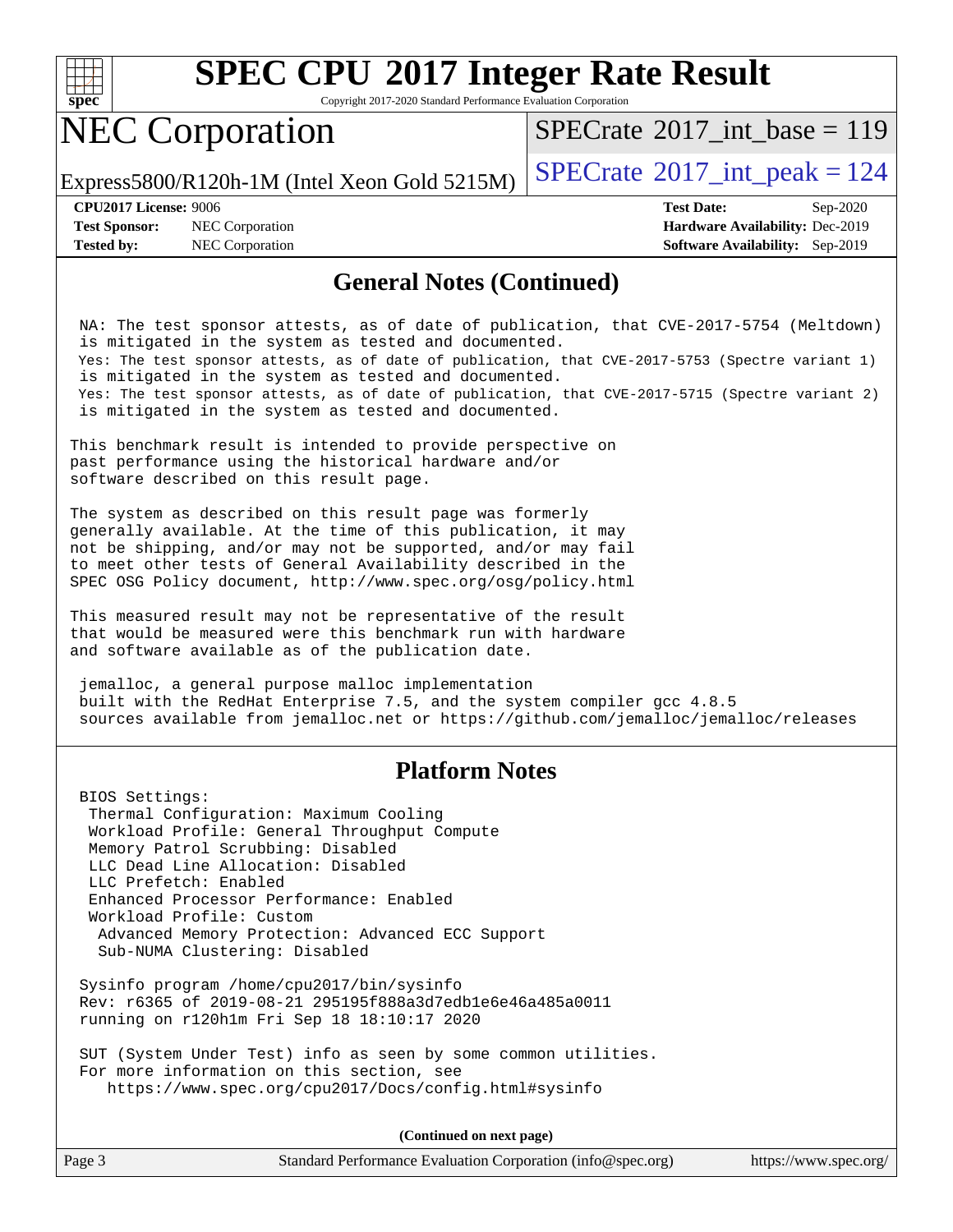

Copyright 2017-2020 Standard Performance Evaluation Corporation

## NEC Corporation

 $SPECTate$ <sup>®</sup>[2017\\_int\\_base =](http://www.spec.org/auto/cpu2017/Docs/result-fields.html#SPECrate2017intbase) 119

Express5800/R120h-1M (Intel Xeon Gold 5215M)  $\left|$  [SPECrate](http://www.spec.org/auto/cpu2017/Docs/result-fields.html#SPECrate2017intpeak)<sup>®</sup>[2017\\_int\\_peak = 1](http://www.spec.org/auto/cpu2017/Docs/result-fields.html#SPECrate2017intpeak)24

**[Tested by:](http://www.spec.org/auto/cpu2017/Docs/result-fields.html#Testedby)** NEC Corporation **[Software Availability:](http://www.spec.org/auto/cpu2017/Docs/result-fields.html#SoftwareAvailability)** Sep-2019

**[CPU2017 License:](http://www.spec.org/auto/cpu2017/Docs/result-fields.html#CPU2017License)** 9006 **[Test Date:](http://www.spec.org/auto/cpu2017/Docs/result-fields.html#TestDate)** Sep-2020 **[Test Sponsor:](http://www.spec.org/auto/cpu2017/Docs/result-fields.html#TestSponsor)** NEC Corporation **[Hardware Availability:](http://www.spec.org/auto/cpu2017/Docs/result-fields.html#HardwareAvailability)** Dec-2019

### **[Platform Notes \(Continued\)](http://www.spec.org/auto/cpu2017/Docs/result-fields.html#PlatformNotes)**

Page 4 Standard Performance Evaluation Corporation [\(info@spec.org\)](mailto:info@spec.org) <https://www.spec.org/> From /proc/cpuinfo model name : Intel(R) Xeon(R) Gold 5215M CPU @ 2.50GHz 2 "physical id"s (chips) 40 "processors" cores, siblings (Caution: counting these is hw and system dependent. The following excerpts from /proc/cpuinfo might not be reliable. Use with caution.) cpu cores : 10 siblings : 20 physical 0: cores 0 1 2 3 4 8 9 10 11 12 physical 1: cores 0 1 2 3 4 8 9 10 11 12 From lscpu: Architecture: x86\_64 CPU op-mode(s): 32-bit, 64-bit Byte Order: Little Endian  $CPU(s):$  40 On-line CPU(s) list: 0-39 Thread(s) per core: 2 Core(s) per socket: 10 Socket(s): 2 NUMA node(s): 2 Vendor ID: GenuineIntel CPU family: 6 Model: 85 Model name: Intel(R) Xeon(R) Gold 5215M CPU @ 2.50GHz Stepping: 6 CPU MHz: 2500.000 BogoMIPS: 5000.00 Virtualization: VT-x L1d cache: 32K L1i cache: 32K L2 cache: 1024K L3 cache: 14080K NUMA node0 CPU(s): 0-9,20-29 NUMA node1 CPU(s): 10-19,30-39 Flags: fpu vme de pse tsc msr pae mce cx8 apic sep mtrr pge mca cmov pat pse36 clflush dts acpi mmx fxsr sse sse2 ss ht tm pbe syscall nx pdpe1gb rdtscp lm constant\_tsc art arch\_perfmon pebs bts rep\_good nopl xtopology nonstop\_tsc aperfmperf eagerfpu pni pclmulqdq dtes64 monitor ds\_cpl vmx smx est tm2 ssse3 sdbg fma cx16 xtpr pdcm pcid dca sse4\_1 sse4\_2 x2apic movbe popcnt tsc\_deadline\_timer aes xsave avx f16c rdrand lahf\_lm abm 3dnowprefetch epb cat\_l3 cdp\_l3 invpcid\_single intel\_ppin intel\_pt ssbd mba ibrs ibpb stibp ibrs\_enhanced tpr\_shadow vnmi flexpriority ept vpid fsgsbase tsc\_adjust bmi1 hle avx2 smep bmi2 erms invpcid rtm cqm mpx rdt\_a avx512f avx512dq rdseed adx smap clflushopt clwb avx512cd avx512bw avx512vl xsaveopt xsavec xgetbv1 cqm\_llc cqm\_occup\_llc cqm\_mbm\_total cqm\_mbm\_local dtherm ida arat pln pts pku ospke avx512\_vnni md\_clear spec\_ctrl intel\_stibp **(Continued on next page)**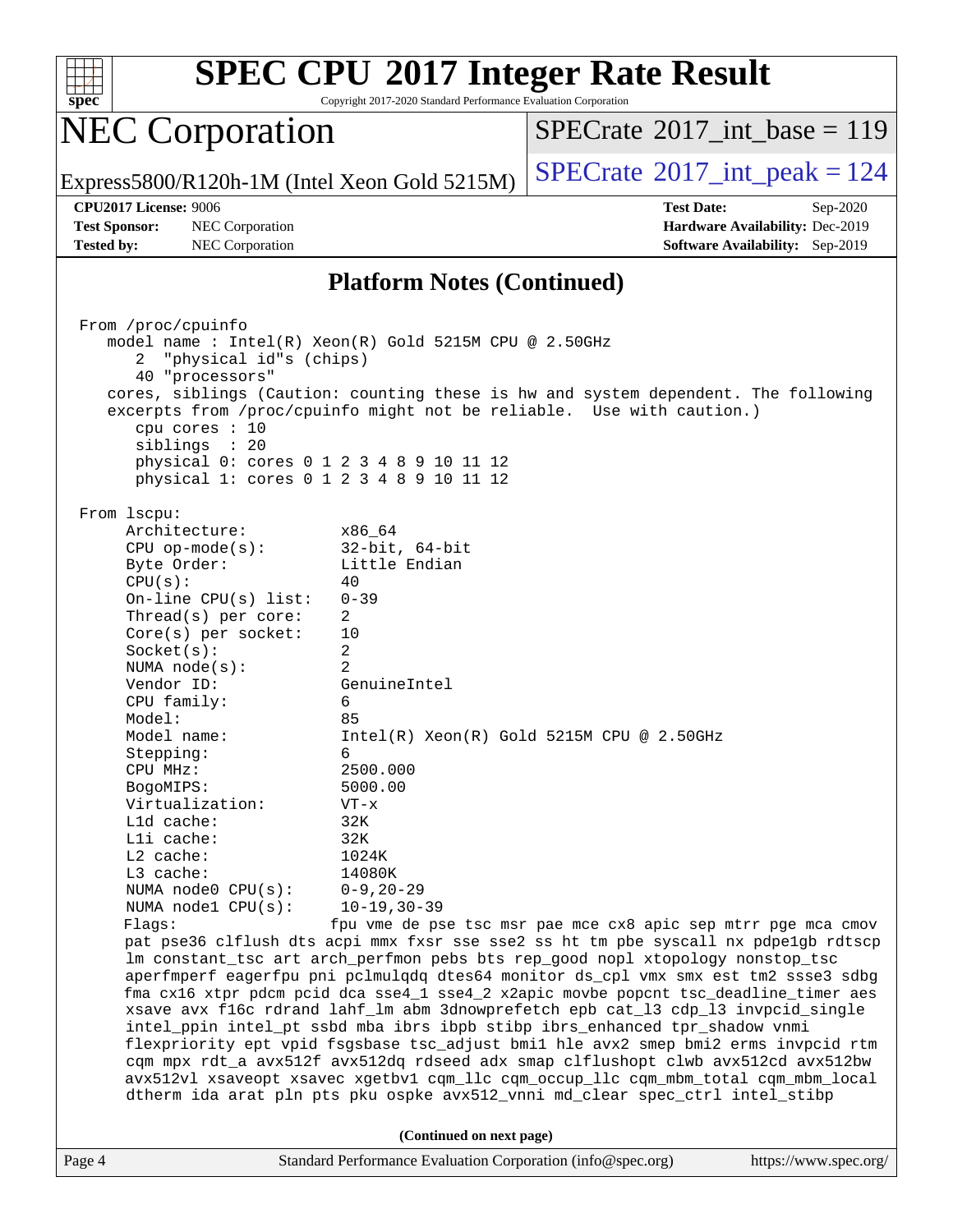

Copyright 2017-2020 Standard Performance Evaluation Corporation

## NEC Corporation

 $SPECTate$ <sup>®</sup>[2017\\_int\\_base =](http://www.spec.org/auto/cpu2017/Docs/result-fields.html#SPECrate2017intbase) 119

Express5800/R120h-1M (Intel Xeon Gold 5215M)  $\vert$  [SPECrate](http://www.spec.org/auto/cpu2017/Docs/result-fields.html#SPECrate2017intpeak)®[2017\\_int\\_peak = 1](http://www.spec.org/auto/cpu2017/Docs/result-fields.html#SPECrate2017intpeak)24

**[Test Sponsor:](http://www.spec.org/auto/cpu2017/Docs/result-fields.html#TestSponsor)** NEC Corporation **[Hardware Availability:](http://www.spec.org/auto/cpu2017/Docs/result-fields.html#HardwareAvailability)** Dec-2019 **[Tested by:](http://www.spec.org/auto/cpu2017/Docs/result-fields.html#Testedby)** NEC Corporation **[Software Availability:](http://www.spec.org/auto/cpu2017/Docs/result-fields.html#SoftwareAvailability)** Sep-2019

**[CPU2017 License:](http://www.spec.org/auto/cpu2017/Docs/result-fields.html#CPU2017License)** 9006 **[Test Date:](http://www.spec.org/auto/cpu2017/Docs/result-fields.html#TestDate)** Sep-2020

#### **[Platform Notes \(Continued\)](http://www.spec.org/auto/cpu2017/Docs/result-fields.html#PlatformNotes)**

Page 5 Standard Performance Evaluation Corporation [\(info@spec.org\)](mailto:info@spec.org) <https://www.spec.org/> flush\_l1d arch\_capabilities /proc/cpuinfo cache data cache size : 14080 KB From numactl --hardware WARNING: a numactl 'node' might or might not correspond to a physical chip. available: 2 nodes (0-1) node 0 cpus: 0 1 2 3 4 5 6 7 8 9 20 21 22 23 24 25 26 27 28 29 node 0 size: 196265 MB node 0 free: 191639 MB node 1 cpus: 10 11 12 13 14 15 16 17 18 19 30 31 32 33 34 35 36 37 38 39 node 1 size: 196607 MB node 1 free: 192063 MB node distances: node 0 1 0: 10 21 1: 21 10 From /proc/meminfo MemTotal: 395923400 kB HugePages\_Total: 0 Hugepagesize: 2048 kB From /etc/\*release\* /etc/\*version\* os-release: NAME="Red Hat Enterprise Linux Server" VERSION="7.7 (Maipo)" ID="rhel" ID\_LIKE="fedora" VARIANT="Server" VARIANT\_ID="server" VERSION\_ID="7.7" PRETTY\_NAME="Red Hat Enterprise Linux Server 7.7 (Maipo)" redhat-release: Red Hat Enterprise Linux Server release 7.7 (Maipo) system-release: Red Hat Enterprise Linux Server release 7.7 (Maipo) system-release-cpe: cpe:/o:redhat:enterprise\_linux:7.7:ga:server uname -a: Linux r120h1m 3.10.0-1062.1.1.el7.x86\_64 #1 SMP Tue Aug 13 18:39:59 UTC 2019 x86\_64 x86\_64 x86\_64 GNU/Linux Kernel self-reported vulnerability status: CVE-2018-3620 (L1 Terminal Fault): Not affected Microarchitectural Data Sampling: Not affected CVE-2017-5754 (Meltdown): Not affected **(Continued on next page)**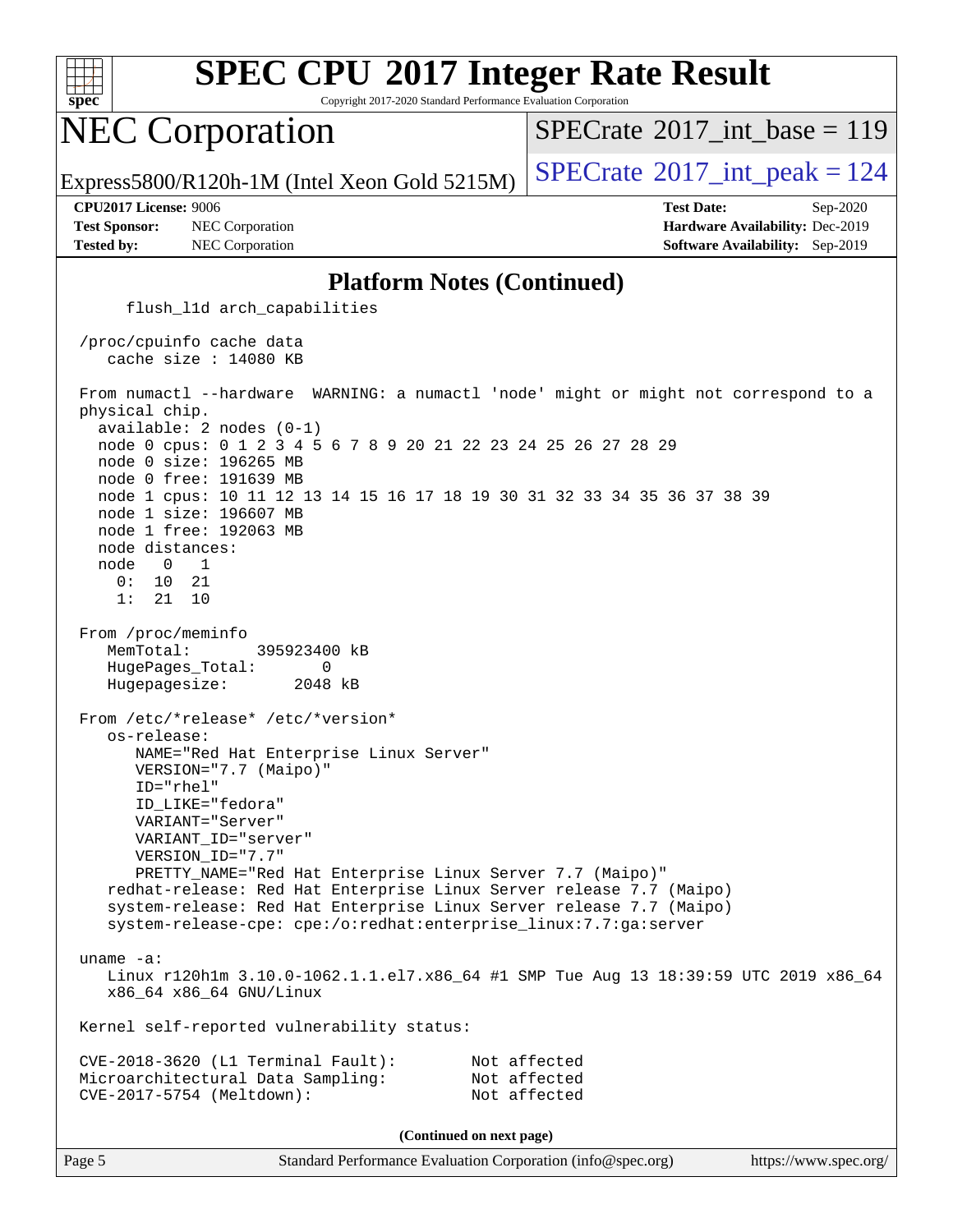

Copyright 2017-2020 Standard Performance Evaluation Corporation

# NEC Corporation

 $SPECrate$ <sup>®</sup>[2017\\_int\\_base =](http://www.spec.org/auto/cpu2017/Docs/result-fields.html#SPECrate2017intbase) 119

Express5800/R120h-1M (Intel Xeon Gold 5215M)  $\left|$  [SPECrate](http://www.spec.org/auto/cpu2017/Docs/result-fields.html#SPECrate2017intpeak)<sup>®</sup>[2017\\_int\\_peak = 1](http://www.spec.org/auto/cpu2017/Docs/result-fields.html#SPECrate2017intpeak)24

**[Test Sponsor:](http://www.spec.org/auto/cpu2017/Docs/result-fields.html#TestSponsor)** NEC Corporation **[Hardware Availability:](http://www.spec.org/auto/cpu2017/Docs/result-fields.html#HardwareAvailability)** Dec-2019 **[Tested by:](http://www.spec.org/auto/cpu2017/Docs/result-fields.html#Testedby)** NEC Corporation **[Software Availability:](http://www.spec.org/auto/cpu2017/Docs/result-fields.html#SoftwareAvailability)** Sep-2019

**[CPU2017 License:](http://www.spec.org/auto/cpu2017/Docs/result-fields.html#CPU2017License)** 9006 **[Test Date:](http://www.spec.org/auto/cpu2017/Docs/result-fields.html#TestDate)** Sep-2020

#### **[Platform Notes \(Continued\)](http://www.spec.org/auto/cpu2017/Docs/result-fields.html#PlatformNotes)**

|                      | CVE-2018-3639 (Speculative Store Bypass): Mitigation: Speculative Store Bypass disabled                                                                                                                                                                                                                                                        | via prctl and seccomp                                                                |                       |
|----------------------|------------------------------------------------------------------------------------------------------------------------------------------------------------------------------------------------------------------------------------------------------------------------------------------------------------------------------------------------|--------------------------------------------------------------------------------------|-----------------------|
|                      | CVE-2017-5753 (Spectre variant 1):                                                                                                                                                                                                                                                                                                             | Mitigation: Load fences, usercopy/swapgs<br>barriers and __user pointer sanitization |                       |
|                      | $CVE-2017-5715$ (Spectre variant 2):                                                                                                                                                                                                                                                                                                           | Mitigation: Full retpoline, IBPB                                                     |                       |
|                      | run-level 3 Sep 18 18:04                                                                                                                                                                                                                                                                                                                       |                                                                                      |                       |
|                      | SPEC is set to: /home/cpu2017<br>Filesystem Type Size Used Avail Use% Mounted on<br>/dev/sda3 ext4 908G 188G 675G 22% /                                                                                                                                                                                                                        |                                                                                      |                       |
| BIOS:<br>Vendor: NEC | From /sys/devices/virtual/dmi/id<br>NEC U32 03/09/2020<br>Product: Express5800/R120h-1M<br>Serial: JPN0084094                                                                                                                                                                                                                                  |                                                                                      |                       |
| Memory:              | Additional information from dmidecode follows. WARNING: Use caution when you interpret<br>this section. The 'dmidecode' program reads system data which is "intended to allow<br>hardware to be accurately determined", but the intent may not be met, as there are<br>frequent changes to hardware, firmware, and the "DMTF SMBIOS" standard. |                                                                                      |                       |
|                      | 24x HPE P03050-091 16 GB 2 rank 2933                                                                                                                                                                                                                                                                                                           |                                                                                      |                       |
|                      | (End of data from sysinfo program)<br>Regarding the sysinfo display about the memory speed, the correct configured<br>memory speed is 2666 MT/s. The dmidecode description should be as follows:<br>24x HPE P03050-091 16 GB 2 rank 2933, configured at 2666                                                                                   |                                                                                      |                       |
|                      |                                                                                                                                                                                                                                                                                                                                                | <b>Compiler Version Notes</b>                                                        |                       |
| C                    | $\vert$ 502.gcc_r(peak)                                                                                                                                                                                                                                                                                                                        |                                                                                      |                       |
|                      | Intel(R) C Intel(R) 64 Compiler for applications running on IA-32, Version<br>19.0.4.227 Build 20190416<br>Copyright (C) 1985-2019 Intel Corporation. All rights reserved.                                                                                                                                                                     |                                                                                      |                       |
|                      |                                                                                                                                                                                                                                                                                                                                                |                                                                                      |                       |
| C                    | 500.perlbench_r(base, peak) 502.gcc_r(base) 505.mcf_r(base, peak)<br>525.x264_r(base, peak) 557.xz_r(base, peak)                                                                                                                                                                                                                               |                                                                                      |                       |
|                      | Intel(R) C Intel(R) 64 Compiler for applications running on Intel(R) 64,<br>Version 19.0.4.227 Build 20190416                                                                                                                                                                                                                                  |                                                                                      |                       |
|                      |                                                                                                                                                                                                                                                                                                                                                | (Continued on next page)                                                             |                       |
| Page 6               |                                                                                                                                                                                                                                                                                                                                                | Standard Performance Evaluation Corporation (info@spec.org)                          | https://www.spec.org/ |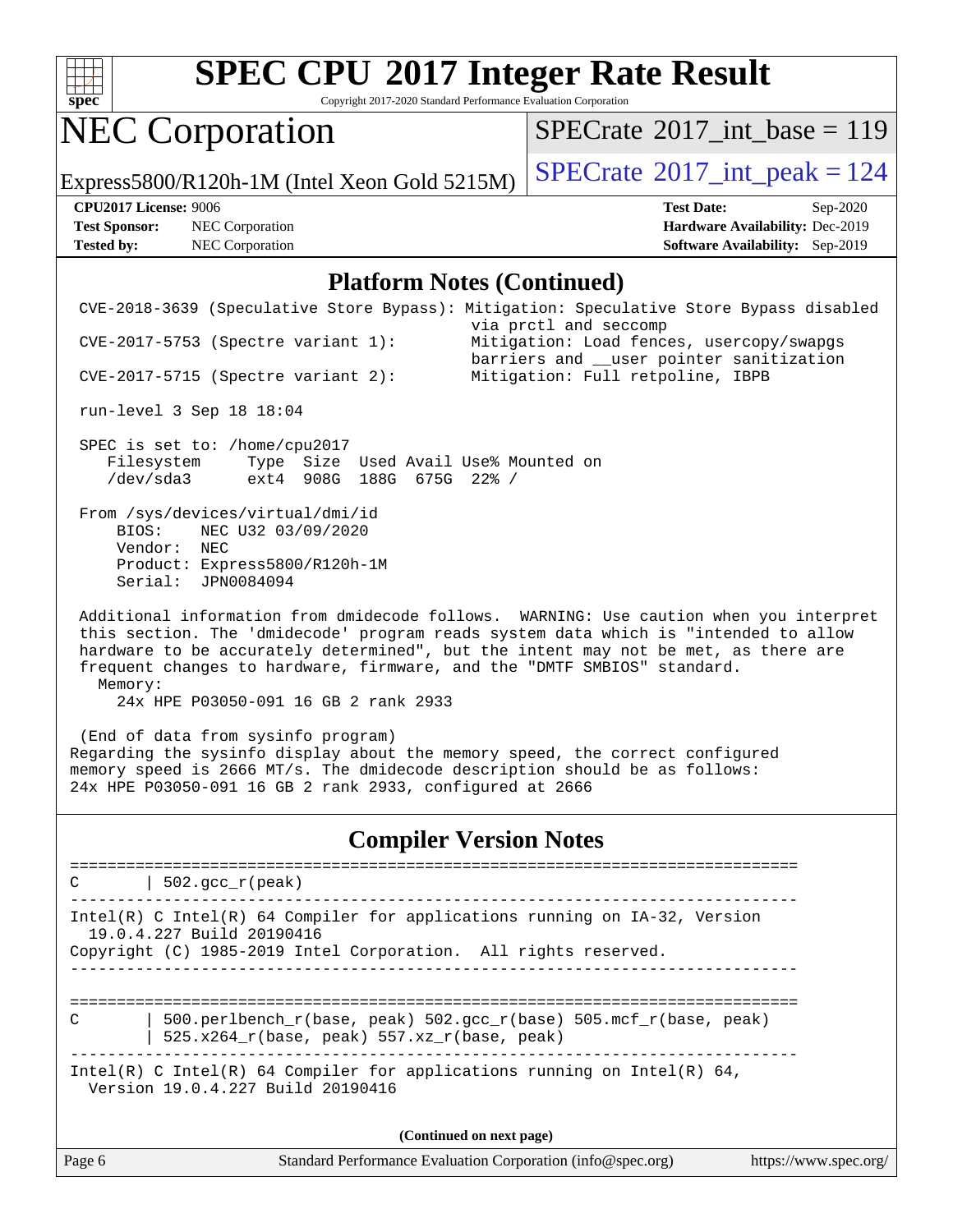

Copyright 2017-2020 Standard Performance Evaluation Corporation

# NEC Corporation

 $SPECrate$ <sup>®</sup>[2017\\_int\\_base =](http://www.spec.org/auto/cpu2017/Docs/result-fields.html#SPECrate2017intbase) 119

Express5800/R120h-1M (Intel Xeon Gold 5215M)  $\left|$  [SPECrate](http://www.spec.org/auto/cpu2017/Docs/result-fields.html#SPECrate2017intpeak)<sup>®</sup>[2017\\_int\\_peak = 1](http://www.spec.org/auto/cpu2017/Docs/result-fields.html#SPECrate2017intpeak)24

**[CPU2017 License:](http://www.spec.org/auto/cpu2017/Docs/result-fields.html#CPU2017License)** 9006 **[Test Date:](http://www.spec.org/auto/cpu2017/Docs/result-fields.html#TestDate)** Sep-2020 **[Test Sponsor:](http://www.spec.org/auto/cpu2017/Docs/result-fields.html#TestSponsor)** NEC Corporation **[Hardware Availability:](http://www.spec.org/auto/cpu2017/Docs/result-fields.html#HardwareAvailability)** Dec-2019 **[Tested by:](http://www.spec.org/auto/cpu2017/Docs/result-fields.html#Testedby)** NEC Corporation **[Software Availability:](http://www.spec.org/auto/cpu2017/Docs/result-fields.html#SoftwareAvailability)** Sep-2019

## **[Compiler Version Notes \(Continued\)](http://www.spec.org/auto/cpu2017/Docs/result-fields.html#CompilerVersionNotes)**

|        | Copyright (C) 1985-2019 Intel Corporation. All rights reserved.                                                    |
|--------|--------------------------------------------------------------------------------------------------------------------|
|        |                                                                                                                    |
|        | $C$   502.gcc_r(peak)                                                                                              |
|        | Intel(R) C Intel(R) 64 Compiler for applications running on $IA-32$ , Version<br>19.0.4.227 Build 20190416         |
|        | Copyright (C) 1985-2019 Intel Corporation. All rights reserved.<br>___________________________________             |
|        |                                                                                                                    |
| C      | 500.perlbench_r(base, peak) 502.gcc_r(base) 505.mcf_r(base, peak)<br>$525.x264_r(base, peak) 557.xz_r(base, peak)$ |
|        | Intel(R) C Intel(R) 64 Compiler for applications running on Intel(R) 64,<br>Version 19.0.4.227 Build 20190416      |
|        | Copyright (C) 1985-2019 Intel Corporation. All rights reserved.                                                    |
|        | $C++$   523.xalancbmk_r(peak)                                                                                      |
|        | Intel(R) $C++$ Intel(R) 64 Compiler for applications running on $IA-32$ , Version<br>19.0.4.227 Build 20190416     |
|        | Copyright (C) 1985-2019 Intel Corporation. All rights reserved.                                                    |
|        |                                                                                                                    |
| $C++$  | 520.omnetpp_r(base, peak) 523.xalancbmk_r(base)<br>531.deepsjeng_r(base, peak) 541.leela_r(base, peak)             |
|        | Intel(R) $C++$ Intel(R) 64 Compiler for applications running on Intel(R) 64,<br>Version 19.0.4.227 Build 20190416  |
|        | Copyright (C) 1985-2019 Intel Corporation. All rights reserved.                                                    |
| $C++$  | 523.xalancbmk_r(peak)                                                                                              |
|        | Intel(R) C++ Intel(R) 64 Compiler for applications running on IA-32, Version<br>19.0.4.227 Build 20190416          |
|        | Copyright (C) 1985-2019 Intel Corporation. All rights reserved.                                                    |
| $C++$  | 520.omnetpp_r(base, peak) 523.xalancbmk_r(base)                                                                    |
|        | (Continued on next page)                                                                                           |
| Page 7 | Standard Performance Evaluation Corporation (info@spec.org)<br>https://www.spec.org/                               |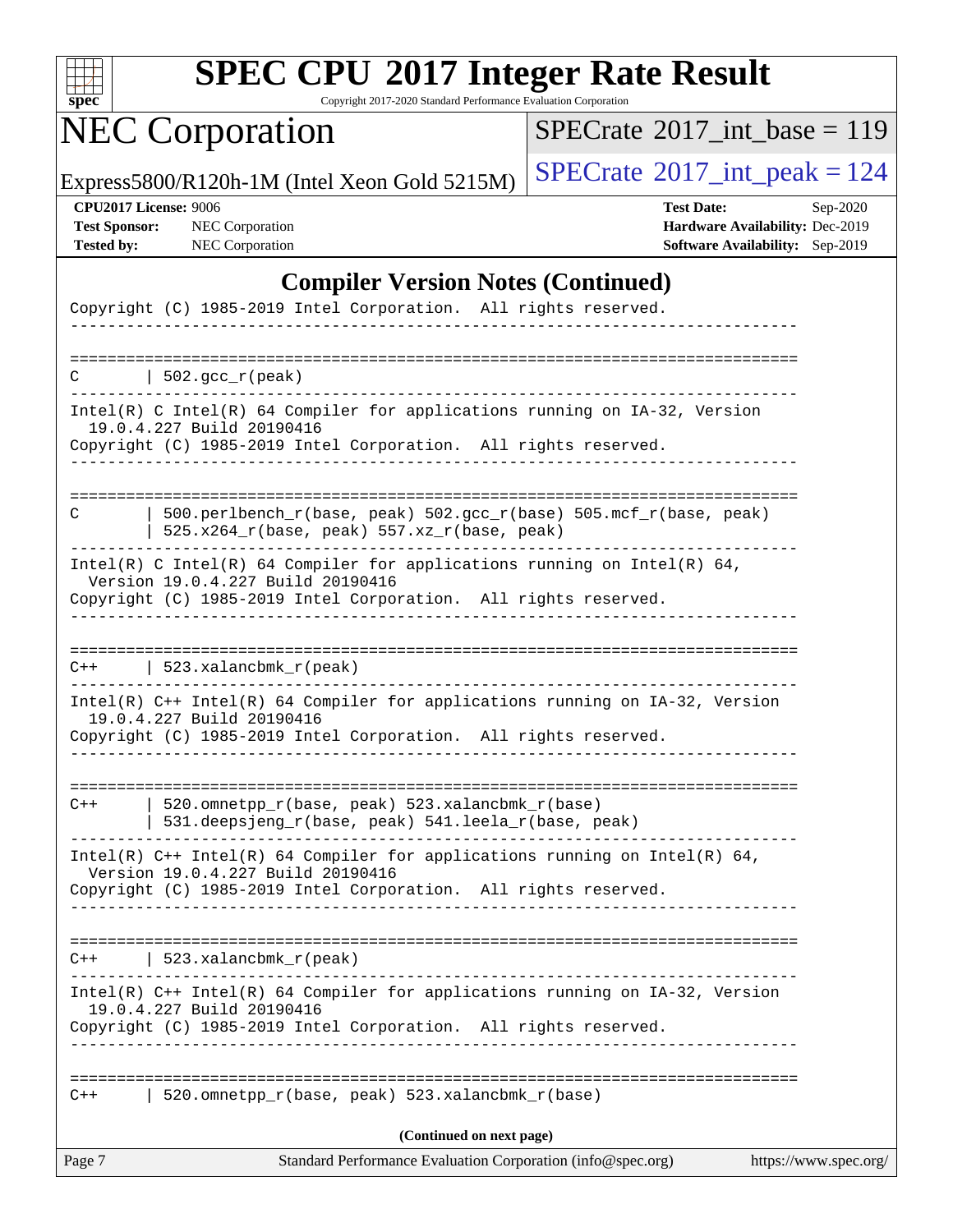

Copyright 2017-2020 Standard Performance Evaluation Corporation

## NEC Corporation

 $SPECTate@2017_int\_base = 119$ 

Express5800/R120h-1M (Intel Xeon Gold 5215M)  $\vert$  [SPECrate](http://www.spec.org/auto/cpu2017/Docs/result-fields.html#SPECrate2017intpeak)®[2017\\_int\\_peak = 1](http://www.spec.org/auto/cpu2017/Docs/result-fields.html#SPECrate2017intpeak)24

**[Test Sponsor:](http://www.spec.org/auto/cpu2017/Docs/result-fields.html#TestSponsor)** NEC Corporation **[Hardware Availability:](http://www.spec.org/auto/cpu2017/Docs/result-fields.html#HardwareAvailability)** Dec-2019

**[CPU2017 License:](http://www.spec.org/auto/cpu2017/Docs/result-fields.html#CPU2017License)** 9006 **[Test Date:](http://www.spec.org/auto/cpu2017/Docs/result-fields.html#TestDate)** Sep-2020 **[Tested by:](http://www.spec.org/auto/cpu2017/Docs/result-fields.html#Testedby)** NEC Corporation **[Software Availability:](http://www.spec.org/auto/cpu2017/Docs/result-fields.html#SoftwareAvailability)** Sep-2019

### **[Compiler Version Notes \(Continued\)](http://www.spec.org/auto/cpu2017/Docs/result-fields.html#CompilerVersionNotes)**

| 531.deepsjeng\_r(base, peak) 541.leela\_r(base, peak)

------------------------------------------------------------------------------ Intel(R)  $C++$  Intel(R) 64 Compiler for applications running on Intel(R) 64, Version 19.0.4.227 Build 20190416 Copyright (C) 1985-2019 Intel Corporation. All rights reserved. ------------------------------------------------------------------------------

==============================================================================

Fortran | 548.exchange2\_r(base, peak)

------------------------------------------------------------------------------ Intel(R) Fortran Intel(R) 64 Compiler for applications running on Intel(R)

64, Version 19.0.4.227 Build 20190416

Copyright (C) 1985-2019 Intel Corporation. All rights reserved. ------------------------------------------------------------------------------

**[Base Compiler Invocation](http://www.spec.org/auto/cpu2017/Docs/result-fields.html#BaseCompilerInvocation)**

[C benchmarks](http://www.spec.org/auto/cpu2017/Docs/result-fields.html#Cbenchmarks): [icc -m64 -std=c11](http://www.spec.org/cpu2017/results/res2020q4/cpu2017-20200928-24116.flags.html#user_CCbase_intel_icc_64bit_c11_33ee0cdaae7deeeab2a9725423ba97205ce30f63b9926c2519791662299b76a0318f32ddfffdc46587804de3178b4f9328c46fa7c2b0cd779d7a61945c91cd35)

[C++ benchmarks:](http://www.spec.org/auto/cpu2017/Docs/result-fields.html#CXXbenchmarks) [icpc -m64](http://www.spec.org/cpu2017/results/res2020q4/cpu2017-20200928-24116.flags.html#user_CXXbase_intel_icpc_64bit_4ecb2543ae3f1412ef961e0650ca070fec7b7afdcd6ed48761b84423119d1bf6bdf5cad15b44d48e7256388bc77273b966e5eb805aefd121eb22e9299b2ec9d9)

[Fortran benchmarks](http://www.spec.org/auto/cpu2017/Docs/result-fields.html#Fortranbenchmarks): [ifort -m64](http://www.spec.org/cpu2017/results/res2020q4/cpu2017-20200928-24116.flags.html#user_FCbase_intel_ifort_64bit_24f2bb282fbaeffd6157abe4f878425411749daecae9a33200eee2bee2fe76f3b89351d69a8130dd5949958ce389cf37ff59a95e7a40d588e8d3a57e0c3fd751)

## **[Base Portability Flags](http://www.spec.org/auto/cpu2017/Docs/result-fields.html#BasePortabilityFlags)**

 500.perlbench\_r: [-DSPEC\\_LP64](http://www.spec.org/cpu2017/results/res2020q4/cpu2017-20200928-24116.flags.html#b500.perlbench_r_basePORTABILITY_DSPEC_LP64) [-DSPEC\\_LINUX\\_X64](http://www.spec.org/cpu2017/results/res2020q4/cpu2017-20200928-24116.flags.html#b500.perlbench_r_baseCPORTABILITY_DSPEC_LINUX_X64) 502.gcc\_r: [-DSPEC\\_LP64](http://www.spec.org/cpu2017/results/res2020q4/cpu2017-20200928-24116.flags.html#suite_basePORTABILITY502_gcc_r_DSPEC_LP64) 505.mcf\_r: [-DSPEC\\_LP64](http://www.spec.org/cpu2017/results/res2020q4/cpu2017-20200928-24116.flags.html#suite_basePORTABILITY505_mcf_r_DSPEC_LP64) 520.omnetpp\_r: [-DSPEC\\_LP64](http://www.spec.org/cpu2017/results/res2020q4/cpu2017-20200928-24116.flags.html#suite_basePORTABILITY520_omnetpp_r_DSPEC_LP64) 523.xalancbmk\_r: [-DSPEC\\_LP64](http://www.spec.org/cpu2017/results/res2020q4/cpu2017-20200928-24116.flags.html#suite_basePORTABILITY523_xalancbmk_r_DSPEC_LP64) [-DSPEC\\_LINUX](http://www.spec.org/cpu2017/results/res2020q4/cpu2017-20200928-24116.flags.html#b523.xalancbmk_r_baseCXXPORTABILITY_DSPEC_LINUX) 525.x264\_r: [-DSPEC\\_LP64](http://www.spec.org/cpu2017/results/res2020q4/cpu2017-20200928-24116.flags.html#suite_basePORTABILITY525_x264_r_DSPEC_LP64) 531.deepsjeng\_r: [-DSPEC\\_LP64](http://www.spec.org/cpu2017/results/res2020q4/cpu2017-20200928-24116.flags.html#suite_basePORTABILITY531_deepsjeng_r_DSPEC_LP64) 541.leela\_r: [-DSPEC\\_LP64](http://www.spec.org/cpu2017/results/res2020q4/cpu2017-20200928-24116.flags.html#suite_basePORTABILITY541_leela_r_DSPEC_LP64) 548.exchange2\_r: [-DSPEC\\_LP64](http://www.spec.org/cpu2017/results/res2020q4/cpu2017-20200928-24116.flags.html#suite_basePORTABILITY548_exchange2_r_DSPEC_LP64) 557.xz\_r: [-DSPEC\\_LP64](http://www.spec.org/cpu2017/results/res2020q4/cpu2017-20200928-24116.flags.html#suite_basePORTABILITY557_xz_r_DSPEC_LP64)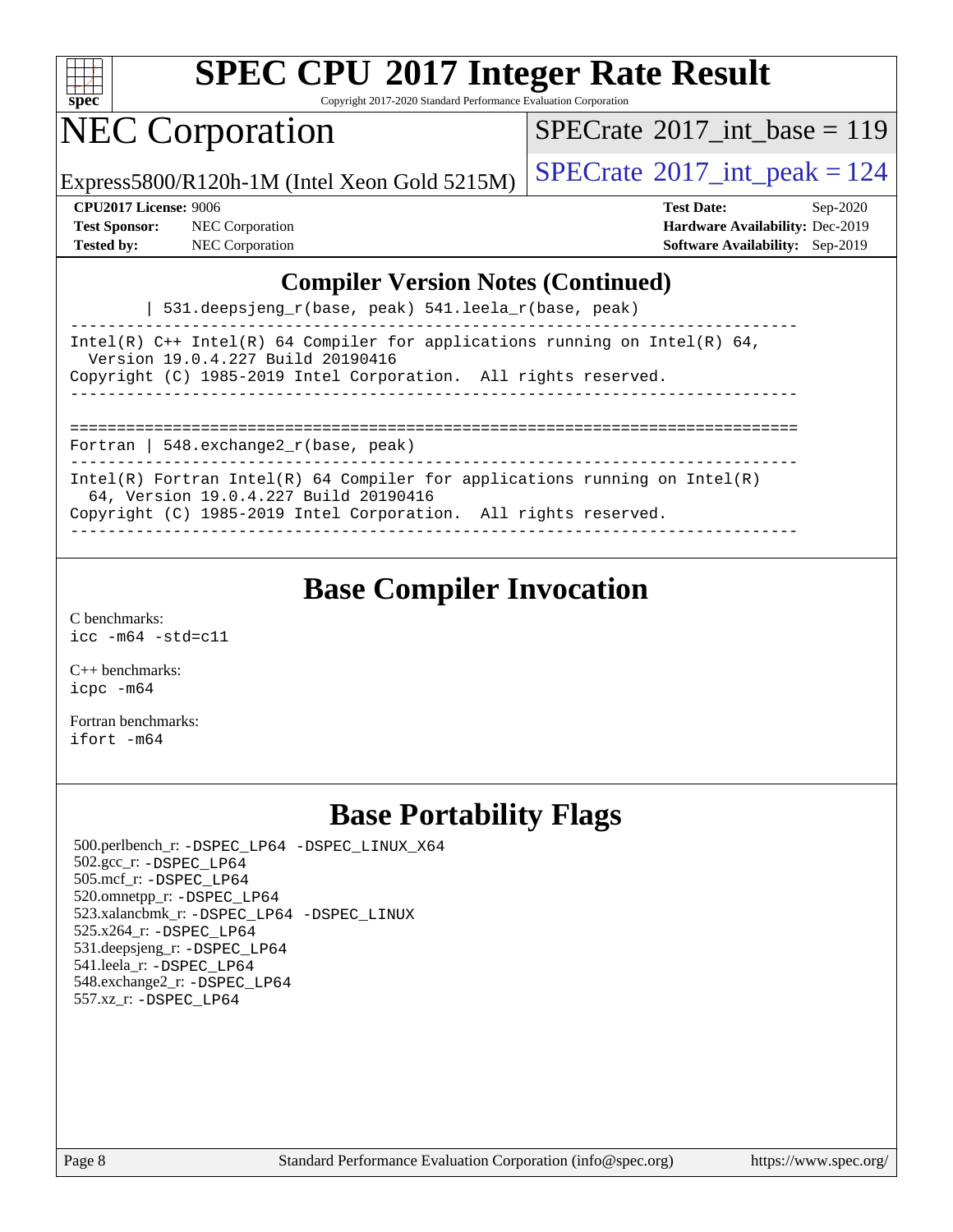

Copyright 2017-2020 Standard Performance Evaluation Corporation

# NEC Corporation

 $SPECTate@2017_int\_base = 119$ 

Express5800/R120h-1M (Intel Xeon Gold 5215M)  $\left|$  [SPECrate](http://www.spec.org/auto/cpu2017/Docs/result-fields.html#SPECrate2017intpeak)<sup>®</sup>[2017\\_int\\_peak = 1](http://www.spec.org/auto/cpu2017/Docs/result-fields.html#SPECrate2017intpeak)24

**[Test Sponsor:](http://www.spec.org/auto/cpu2017/Docs/result-fields.html#TestSponsor)** NEC Corporation **[Hardware Availability:](http://www.spec.org/auto/cpu2017/Docs/result-fields.html#HardwareAvailability)** Dec-2019 **[Tested by:](http://www.spec.org/auto/cpu2017/Docs/result-fields.html#Testedby)** NEC Corporation **[Software Availability:](http://www.spec.org/auto/cpu2017/Docs/result-fields.html#SoftwareAvailability)** Sep-2019

**[CPU2017 License:](http://www.spec.org/auto/cpu2017/Docs/result-fields.html#CPU2017License)** 9006 **[Test Date:](http://www.spec.org/auto/cpu2017/Docs/result-fields.html#TestDate)** Sep-2020

## **[Base Optimization Flags](http://www.spec.org/auto/cpu2017/Docs/result-fields.html#BaseOptimizationFlags)**

#### [C benchmarks](http://www.spec.org/auto/cpu2017/Docs/result-fields.html#Cbenchmarks):



[-Wl,-z,muldefs](http://www.spec.org/cpu2017/results/res2020q4/cpu2017-20200928-24116.flags.html#user_CXXbase_link_force_multiple1_b4cbdb97b34bdee9ceefcfe54f4c8ea74255f0b02a4b23e853cdb0e18eb4525ac79b5a88067c842dd0ee6996c24547a27a4b99331201badda8798ef8a743f577) [-xCORE-AVX512](http://www.spec.org/cpu2017/results/res2020q4/cpu2017-20200928-24116.flags.html#user_CXXbase_f-xCORE-AVX512) [-ipo](http://www.spec.org/cpu2017/results/res2020q4/cpu2017-20200928-24116.flags.html#user_CXXbase_f-ipo) [-O3](http://www.spec.org/cpu2017/results/res2020q4/cpu2017-20200928-24116.flags.html#user_CXXbase_f-O3) [-no-prec-div](http://www.spec.org/cpu2017/results/res2020q4/cpu2017-20200928-24116.flags.html#user_CXXbase_f-no-prec-div)

[-qopt-mem-layout-trans=4](http://www.spec.org/cpu2017/results/res2020q4/cpu2017-20200928-24116.flags.html#user_CXXbase_f-qopt-mem-layout-trans_fa39e755916c150a61361b7846f310bcdf6f04e385ef281cadf3647acec3f0ae266d1a1d22d972a7087a248fd4e6ca390a3634700869573d231a252c784941a8)

[-L/usr/local/IntelCompiler19/compilers\\_and\\_libraries\\_2019.4.227/linux/compiler/lib/intel64](http://www.spec.org/cpu2017/results/res2020q4/cpu2017-20200928-24116.flags.html#user_CXXbase_qkmalloc_link_0ffe0cb02c68ef1b443a077c7888c10c67ca0d1dd7138472156f06a085bbad385f78d49618ad55dca9db3b1608e84afc2f69b4003b1d1ca498a9fc1462ccefda) [-lqkmalloc](http://www.spec.org/cpu2017/results/res2020q4/cpu2017-20200928-24116.flags.html#user_CXXbase_qkmalloc_link_lib_79a818439969f771c6bc311cfd333c00fc099dad35c030f5aab9dda831713d2015205805422f83de8875488a2991c0a156aaa600e1f9138f8fc37004abc96dc5)

#### [Fortran benchmarks:](http://www.spec.org/auto/cpu2017/Docs/result-fields.html#Fortranbenchmarks)

[-Wl,-z,muldefs](http://www.spec.org/cpu2017/results/res2020q4/cpu2017-20200928-24116.flags.html#user_FCbase_link_force_multiple1_b4cbdb97b34bdee9ceefcfe54f4c8ea74255f0b02a4b23e853cdb0e18eb4525ac79b5a88067c842dd0ee6996c24547a27a4b99331201badda8798ef8a743f577) [-xCORE-AVX512](http://www.spec.org/cpu2017/results/res2020q4/cpu2017-20200928-24116.flags.html#user_FCbase_f-xCORE-AVX512) [-ipo](http://www.spec.org/cpu2017/results/res2020q4/cpu2017-20200928-24116.flags.html#user_FCbase_f-ipo) [-O3](http://www.spec.org/cpu2017/results/res2020q4/cpu2017-20200928-24116.flags.html#user_FCbase_f-O3) [-no-prec-div](http://www.spec.org/cpu2017/results/res2020q4/cpu2017-20200928-24116.flags.html#user_FCbase_f-no-prec-div) [-qopt-mem-layout-trans=4](http://www.spec.org/cpu2017/results/res2020q4/cpu2017-20200928-24116.flags.html#user_FCbase_f-qopt-mem-layout-trans_fa39e755916c150a61361b7846f310bcdf6f04e385ef281cadf3647acec3f0ae266d1a1d22d972a7087a248fd4e6ca390a3634700869573d231a252c784941a8) [-nostandard-realloc-lhs](http://www.spec.org/cpu2017/results/res2020q4/cpu2017-20200928-24116.flags.html#user_FCbase_f_2003_std_realloc_82b4557e90729c0f113870c07e44d33d6f5a304b4f63d4c15d2d0f1fab99f5daaed73bdb9275d9ae411527f28b936061aa8b9c8f2d63842963b95c9dd6426b8a) [-align array32byte](http://www.spec.org/cpu2017/results/res2020q4/cpu2017-20200928-24116.flags.html#user_FCbase_align_array32byte_b982fe038af199962ba9a80c053b8342c548c85b40b8e86eb3cc33dee0d7986a4af373ac2d51c3f7cf710a18d62fdce2948f201cd044323541f22fc0fffc51b6) [-L/usr/local/IntelCompiler19/compilers\\_and\\_libraries\\_2019.4.227/linux/compiler/lib/intel64](http://www.spec.org/cpu2017/results/res2020q4/cpu2017-20200928-24116.flags.html#user_FCbase_qkmalloc_link_0ffe0cb02c68ef1b443a077c7888c10c67ca0d1dd7138472156f06a085bbad385f78d49618ad55dca9db3b1608e84afc2f69b4003b1d1ca498a9fc1462ccefda) [-lqkmalloc](http://www.spec.org/cpu2017/results/res2020q4/cpu2017-20200928-24116.flags.html#user_FCbase_qkmalloc_link_lib_79a818439969f771c6bc311cfd333c00fc099dad35c030f5aab9dda831713d2015205805422f83de8875488a2991c0a156aaa600e1f9138f8fc37004abc96dc5)

## **[Peak Compiler Invocation](http://www.spec.org/auto/cpu2017/Docs/result-fields.html#PeakCompilerInvocation)**

[C benchmarks \(except as noted below\)](http://www.spec.org/auto/cpu2017/Docs/result-fields.html#Cbenchmarksexceptasnotedbelow): [icc -m64 -std=c11](http://www.spec.org/cpu2017/results/res2020q4/cpu2017-20200928-24116.flags.html#user_CCpeak_intel_icc_64bit_c11_33ee0cdaae7deeeab2a9725423ba97205ce30f63b9926c2519791662299b76a0318f32ddfffdc46587804de3178b4f9328c46fa7c2b0cd779d7a61945c91cd35)

502.gcc\_r: [icc -m32 -std=c11 -L/usr/local/IntelCompiler19/compilers\\_and\\_libraries\\_2019.4.227/linux/compiler/lib/ia32\\_lin](http://www.spec.org/cpu2017/results/res2020q4/cpu2017-20200928-24116.flags.html#user_peakCCLD502_gcc_r_intel_icc_38a193a897536fa645efb1dc6ac2bea2bddbbe56f130e144a606d1b2649003f27c79f8814020c1f9355cbbf0d7ab0d194a7a979ee1e2a95641bbb8cf571aac7b)

[C++ benchmarks \(except as noted below\)](http://www.spec.org/auto/cpu2017/Docs/result-fields.html#CXXbenchmarksexceptasnotedbelow): [icpc -m64](http://www.spec.org/cpu2017/results/res2020q4/cpu2017-20200928-24116.flags.html#user_CXXpeak_intel_icpc_64bit_4ecb2543ae3f1412ef961e0650ca070fec7b7afdcd6ed48761b84423119d1bf6bdf5cad15b44d48e7256388bc77273b966e5eb805aefd121eb22e9299b2ec9d9)

523.xalancbmk\_r: [icpc -m32 -L/usr/local/IntelCompiler19/compilers\\_and\\_libraries\\_2019.4.227/linux/compiler/lib/ia32\\_lin](http://www.spec.org/cpu2017/results/res2020q4/cpu2017-20200928-24116.flags.html#user_peakCXXLD523_xalancbmk_r_intel_icpc_840f965b38320ad10acba6032d6ca4c816e722c432c250f3408feae347068ba449f694544a48cf12cd3bde3495e328e6747ab0f629c2925d3062e2ee144af951)

### [Fortran benchmarks](http://www.spec.org/auto/cpu2017/Docs/result-fields.html#Fortranbenchmarks):

[ifort -m64](http://www.spec.org/cpu2017/results/res2020q4/cpu2017-20200928-24116.flags.html#user_FCpeak_intel_ifort_64bit_24f2bb282fbaeffd6157abe4f878425411749daecae9a33200eee2bee2fe76f3b89351d69a8130dd5949958ce389cf37ff59a95e7a40d588e8d3a57e0c3fd751)

## **[Peak Portability Flags](http://www.spec.org/auto/cpu2017/Docs/result-fields.html#PeakPortabilityFlags)**

 500.perlbench\_r: [-DSPEC\\_LP64](http://www.spec.org/cpu2017/results/res2020q4/cpu2017-20200928-24116.flags.html#b500.perlbench_r_peakPORTABILITY_DSPEC_LP64) [-DSPEC\\_LINUX\\_X64](http://www.spec.org/cpu2017/results/res2020q4/cpu2017-20200928-24116.flags.html#b500.perlbench_r_peakCPORTABILITY_DSPEC_LINUX_X64) 502.gcc\_r: [-D\\_FILE\\_OFFSET\\_BITS=64](http://www.spec.org/cpu2017/results/res2020q4/cpu2017-20200928-24116.flags.html#user_peakPORTABILITY502_gcc_r_file_offset_bits_64_5ae949a99b284ddf4e95728d47cb0843d81b2eb0e18bdfe74bbf0f61d0b064f4bda2f10ea5eb90e1dcab0e84dbc592acfc5018bc955c18609f94ddb8d550002c) 505.mcf\_r: [-DSPEC\\_LP64](http://www.spec.org/cpu2017/results/res2020q4/cpu2017-20200928-24116.flags.html#suite_peakPORTABILITY505_mcf_r_DSPEC_LP64) 520.omnetpp\_r: [-DSPEC\\_LP64](http://www.spec.org/cpu2017/results/res2020q4/cpu2017-20200928-24116.flags.html#suite_peakPORTABILITY520_omnetpp_r_DSPEC_LP64) 523.xalancbmk\_r: [-D\\_FILE\\_OFFSET\\_BITS=64](http://www.spec.org/cpu2017/results/res2020q4/cpu2017-20200928-24116.flags.html#user_peakPORTABILITY523_xalancbmk_r_file_offset_bits_64_5ae949a99b284ddf4e95728d47cb0843d81b2eb0e18bdfe74bbf0f61d0b064f4bda2f10ea5eb90e1dcab0e84dbc592acfc5018bc955c18609f94ddb8d550002c) [-DSPEC\\_LINUX](http://www.spec.org/cpu2017/results/res2020q4/cpu2017-20200928-24116.flags.html#b523.xalancbmk_r_peakCXXPORTABILITY_DSPEC_LINUX) 525.x264\_r: [-DSPEC\\_LP64](http://www.spec.org/cpu2017/results/res2020q4/cpu2017-20200928-24116.flags.html#suite_peakPORTABILITY525_x264_r_DSPEC_LP64)

**(Continued on next page)**

Page 9 Standard Performance Evaluation Corporation [\(info@spec.org\)](mailto:info@spec.org) <https://www.spec.org/>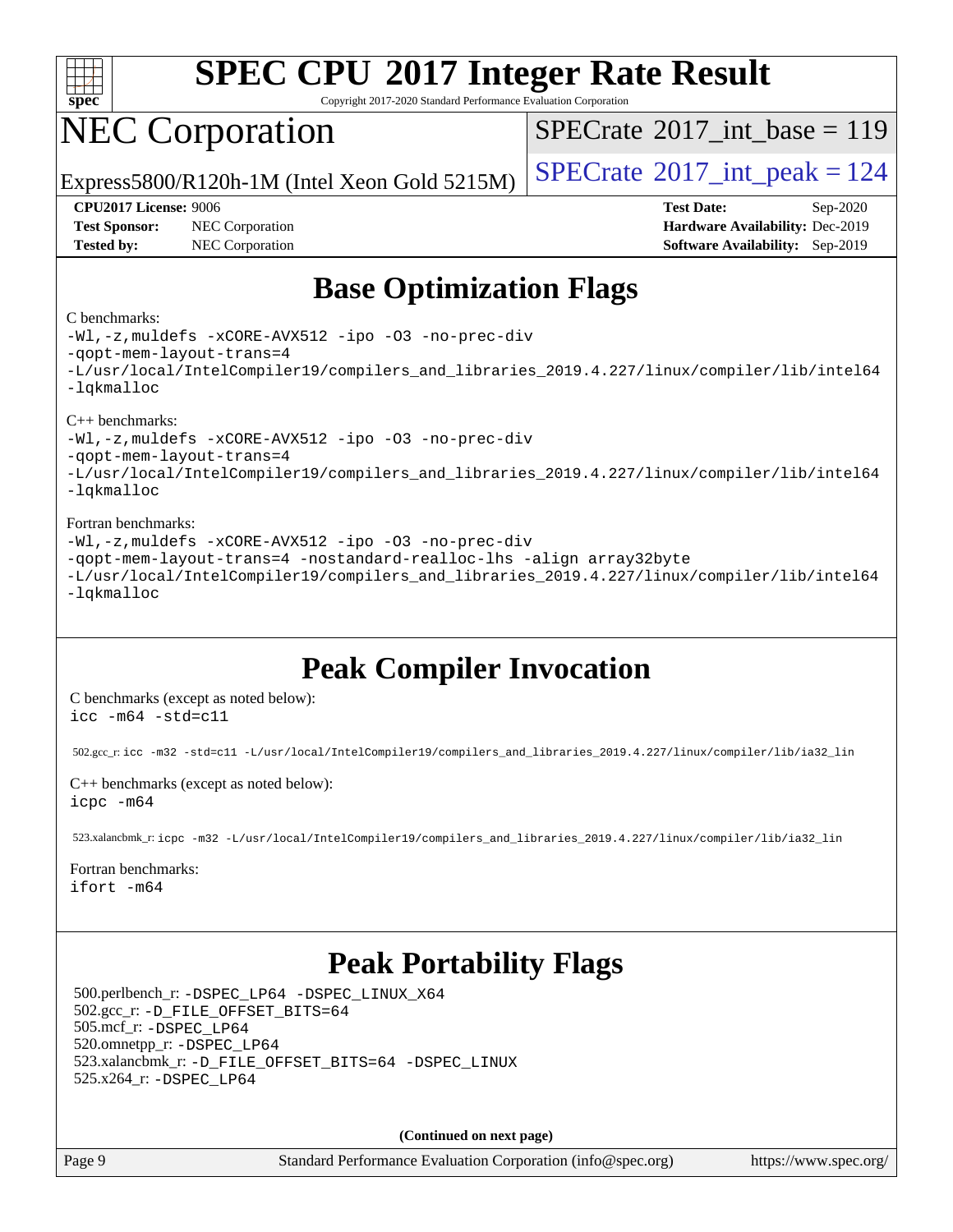

Copyright 2017-2020 Standard Performance Evaluation Corporation

# NEC Corporation

 $SPECTate@2017_int\_base = 119$ 

Express5800/R120h-1M (Intel Xeon Gold 5215M)  $\left|$  [SPECrate](http://www.spec.org/auto/cpu2017/Docs/result-fields.html#SPECrate2017intpeak)<sup>®</sup>[2017\\_int\\_peak = 1](http://www.spec.org/auto/cpu2017/Docs/result-fields.html#SPECrate2017intpeak)24

**[Tested by:](http://www.spec.org/auto/cpu2017/Docs/result-fields.html#Testedby)** NEC Corporation **[Software Availability:](http://www.spec.org/auto/cpu2017/Docs/result-fields.html#SoftwareAvailability)** Sep-2019

**[CPU2017 License:](http://www.spec.org/auto/cpu2017/Docs/result-fields.html#CPU2017License)** 9006 **[Test Date:](http://www.spec.org/auto/cpu2017/Docs/result-fields.html#TestDate)** Sep-2020 **[Test Sponsor:](http://www.spec.org/auto/cpu2017/Docs/result-fields.html#TestSponsor)** NEC Corporation **[Hardware Availability:](http://www.spec.org/auto/cpu2017/Docs/result-fields.html#HardwareAvailability)** Dec-2019

## **[Peak Portability Flags \(Continued\)](http://www.spec.org/auto/cpu2017/Docs/result-fields.html#PeakPortabilityFlags)**

 531.deepsjeng\_r: [-DSPEC\\_LP64](http://www.spec.org/cpu2017/results/res2020q4/cpu2017-20200928-24116.flags.html#suite_peakPORTABILITY531_deepsjeng_r_DSPEC_LP64) 541.leela\_r: [-DSPEC\\_LP64](http://www.spec.org/cpu2017/results/res2020q4/cpu2017-20200928-24116.flags.html#suite_peakPORTABILITY541_leela_r_DSPEC_LP64) 548.exchange2\_r: [-DSPEC\\_LP64](http://www.spec.org/cpu2017/results/res2020q4/cpu2017-20200928-24116.flags.html#suite_peakPORTABILITY548_exchange2_r_DSPEC_LP64) 557.xz\_r: [-DSPEC\\_LP64](http://www.spec.org/cpu2017/results/res2020q4/cpu2017-20200928-24116.flags.html#suite_peakPORTABILITY557_xz_r_DSPEC_LP64)

## **[Peak Optimization Flags](http://www.spec.org/auto/cpu2017/Docs/result-fields.html#PeakOptimizationFlags)**

[C benchmarks](http://www.spec.org/auto/cpu2017/Docs/result-fields.html#Cbenchmarks):

```
Page 10 Standard Performance Evaluation Corporation (info@spec.org) https://www.spec.org/
  500.perlbench_r: -Wl,-z,muldefs -prof-gen(pass 1) -prof-use(pass 2) -ipo
-xCORE-AVX512 -O3 -no-prec-div -qopt-mem-layout-trans=4
-fno-strict-overflow
-L/usr/local/IntelCompiler19/compilers_and_libraries_2019.4.227/linux/compiler/lib/intel64
-lqkmalloc
  502.gcc_r: -Wl,-z,muldefs -prof-gen(pass 1) -prof-use(pass 2) -ipo
-xCORE-AVX512 -O3 -no-prec-div -qopt-mem-layout-trans=4
-L/usr/local/je5.0.1-32/lib -ljemalloc
  505.mcf_r: -Wl,-z,muldefs -xCORE-AVX512 -ipo -O3 -no-prec-div
-qopt-mem-layout-trans=4
-L/usr/local/IntelCompiler19/compilers_and_libraries_2019.4.227/linux/compiler/lib/intel64
-lqkmalloc
  525.x264_r: -Wl,-z,muldefs -xCORE-AVX512 -ipo -O3 -no-prec-div
-qopt-mem-layout-trans=4 -fno-alias
-L/usr/local/IntelCompiler19/compilers_and_libraries_2019.4.227/linux/compiler/lib/intel64
-lqkmalloc
  557.xz_r: Same as 505.mcf_r
C++ benchmarks: 
  520.omnetpp_r: -Wl,-z,muldefs -xCORE-AVX512 -ipo -O3 -no-prec-div
-qopt-mem-layout-trans=4
-L/usr/local/IntelCompiler19/compilers_and_libraries_2019.4.227/linux/compiler/lib/intel64
-lqkmalloc
  523.xalancbmk_r: -Wl,-z,muldefs -prof-gen(pass 1) -prof-use(pass 2) -ipo
-xCORE-AVX512 -O3 -no-prec-div -qopt-mem-layout-trans=4
-L/usr/local/je5.0.1-32/lib -ljemalloc
  531.deepsjeng_r: basepeak = yes
                                       (Continued on next page)
```